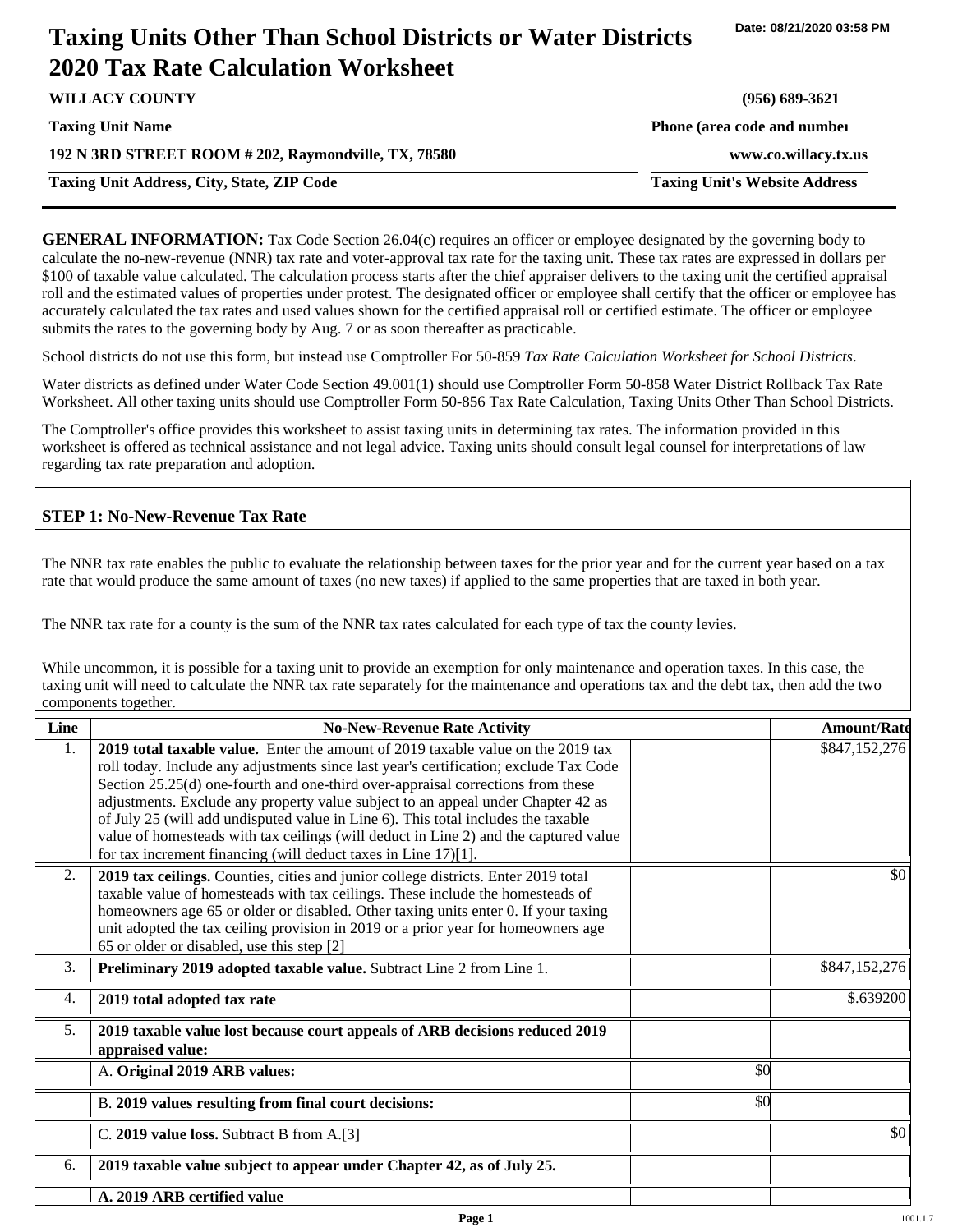| Line | <b>No-New-Revenue Rate Activity</b>                                                                                                                                                                                                                                                                                                                                                                                                                                                |                | <b>Amount/Rate</b>      |
|------|------------------------------------------------------------------------------------------------------------------------------------------------------------------------------------------------------------------------------------------------------------------------------------------------------------------------------------------------------------------------------------------------------------------------------------------------------------------------------------|----------------|-------------------------|
|      |                                                                                                                                                                                                                                                                                                                                                                                                                                                                                    | $\theta$       |                         |
|      | B. 2019 disputed value                                                                                                                                                                                                                                                                                                                                                                                                                                                             | $\overline{0}$ |                         |
|      | C. 2019 undisputed value. Subtract B from A [4]                                                                                                                                                                                                                                                                                                                                                                                                                                    |                | 0                       |
| 7.   | 2019 Chapter 42-related adjusted values. Add Line 5 and 6                                                                                                                                                                                                                                                                                                                                                                                                                          |                | $\overline{0}$          |
| 8.   | 2019 taxable value, adjusted for court-ordered reductions. Add Line 3 and Line<br>7                                                                                                                                                                                                                                                                                                                                                                                                |                | \$847,152,276           |
| 9.   | 2019 taxable value of property in territory the taxing unit deannexed after Jan.<br>1, 2019. Enter the 2019 value of property in deannexed territory.[5]                                                                                                                                                                                                                                                                                                                           |                | \$0                     |
| 10.  | 2019 taxable value lost because property first qualified for an exemption in<br>2020. If the taxing unit increased an original exemption, use the difference between<br>the original exempted amount and the increased exempted amount. Do not include<br>value lost due to freeport, goods-in-transit, temporary disaster exemptions. Note<br>that lowering the amount or percentage of an existing exemption in 2020 does not<br>create a new exemption or reduce taxable value. |                |                         |
|      | A. Absolute exemptions. Use 2019 market value:                                                                                                                                                                                                                                                                                                                                                                                                                                     | \$177,755      |                         |
|      | <b>B. Partial exemptions.</b> 2020 exemption amount or 2020 percentage exemption<br>times 2019 value:                                                                                                                                                                                                                                                                                                                                                                              | \$421,751      |                         |
|      | C. Value loss. Add A and B.[6]                                                                                                                                                                                                                                                                                                                                                                                                                                                     |                | \$599,506               |
| 11.  | 2019 taxable value lost because property first qualified for agricultural<br>appraisal (1-d or 1-d-1), timber appraisal, recreational/scenic appraisal or<br>public access airport special appraisal in 2020. Use only properties that qualified<br>in 2020 for the first time; do not use properties that qualified in 2019.                                                                                                                                                      |                |                         |
|      | A. Use 2019 market value:                                                                                                                                                                                                                                                                                                                                                                                                                                                          | \$0            |                         |
|      | B. 2020 productivity or special appraised value:                                                                                                                                                                                                                                                                                                                                                                                                                                   | \$0            |                         |
|      | C. Value loss. Subtract B from A. [7]                                                                                                                                                                                                                                                                                                                                                                                                                                              |                | \$0                     |
| 12.  | Total adjustments for lost value. Add Lines 9, 10C and 11C.                                                                                                                                                                                                                                                                                                                                                                                                                        |                | \$599,506               |
| 13.  | Adjusted 2019 taxable value. Subtract Line 12 from Line 8                                                                                                                                                                                                                                                                                                                                                                                                                          |                | \$846,552,770           |
| 14.  | Adjusted 2019 taxes. Multiply Line 4 by Line 13 and divide by \$100                                                                                                                                                                                                                                                                                                                                                                                                                |                | $\overline{$5,411,165}$ |
| 15.  | Taxes refunded for years preceding tax year 2019. Enter the amount of taxes<br>refunded by the district for tax years preceding tax year 2019. Types of refunds<br>include court decisions, Tax Code Section 25.25(b) and (c) corrections and Tax<br>Code Section 31.11 payment errors. Do not include refunds for tax year 2019. This<br>line applies only to tax years preceding tax year 2019. [8]                                                                              |                | \$15,806                |
| 16.  | Taxes in tax increment financing (TIF) for tax year 2019 Enter the amount of<br>taxes paid into the tax increment fund for a reinvestment zone as agreed by the<br>taxing unit. If the taxing unit has no 2020 captured appraised value in Line 18D,<br>enter $0.9$ ]                                                                                                                                                                                                              |                | \$0                     |
| 17.  | Adjusted 2019 levy with refunds and TIF adjustment. Add Lines 14, and 15,<br>subtract Line 16. [10]                                                                                                                                                                                                                                                                                                                                                                                |                | \$5,426,971             |
| 18.  | Total 2020 taxable value on the 2020 certified appraisal roll today. This value<br>includes only certified values or certified estimate of values and includes the total<br>taxable value of homesteads with tax ceilings (will deduct in Line 20). These<br>homesteads include homeowners age 65 or older or disabled.[11]                                                                                                                                                        |                |                         |
|      | <b>A.Certified values</b>                                                                                                                                                                                                                                                                                                                                                                                                                                                          | \$808,960,193  |                         |
|      | B. Counties Include railroad rolling stock values certified by the Comptroller's<br>office                                                                                                                                                                                                                                                                                                                                                                                         | \$2,764,949    |                         |
|      | C. Pollution control and energy storage system exemption Deduct the value of<br>property exempted for the current tax year for the first time as pollution control or<br>energy storage system property                                                                                                                                                                                                                                                                            | \$0            |                         |
|      | D. Tax increment financing Deduct the 2020 captured appraised value of property<br>taxable by a taxing unit in a tax increment financing zone for which the 2020 taxes<br>will be deposited into the tax increment fund. Do not include any new property<br>value that will be included in Line 23 below.[12]                                                                                                                                                                      | \$0            |                         |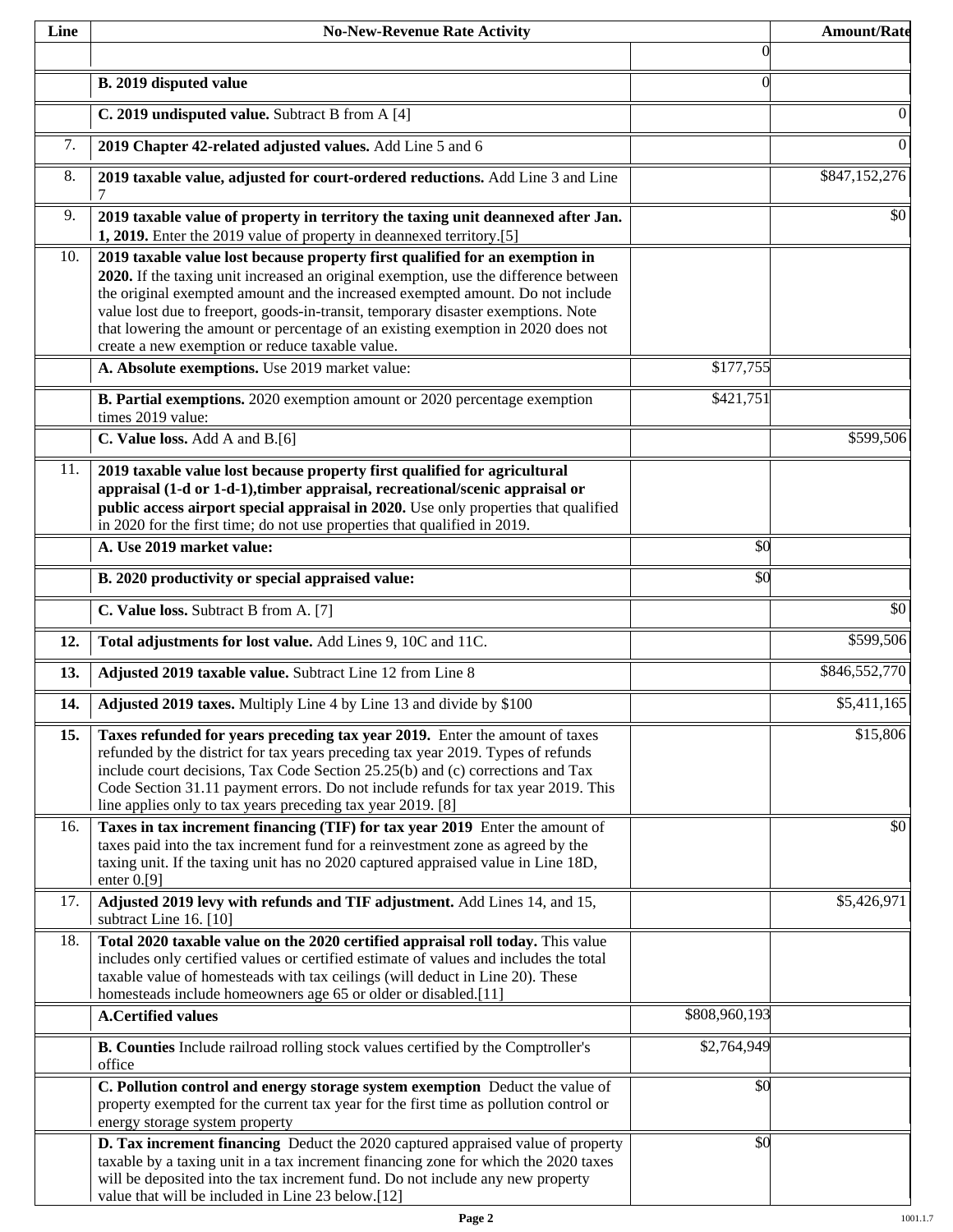| Line | <b>No-New-Revenue Rate Activity</b>                                                                                                                                                                                                                                                                                                                                                                                                                                                                                                                                                                                                                                                                                                                    |                           |                 | <b>Amount/Rate</b> |
|------|--------------------------------------------------------------------------------------------------------------------------------------------------------------------------------------------------------------------------------------------------------------------------------------------------------------------------------------------------------------------------------------------------------------------------------------------------------------------------------------------------------------------------------------------------------------------------------------------------------------------------------------------------------------------------------------------------------------------------------------------------------|---------------------------|-----------------|--------------------|
|      | E. Total 2020 value Add A and B, then subtract C and D                                                                                                                                                                                                                                                                                                                                                                                                                                                                                                                                                                                                                                                                                                 |                           |                 | \$811,725,142      |
| 19.  | Total value of properties under protest or not included on certified appraisal<br>roll. [13]                                                                                                                                                                                                                                                                                                                                                                                                                                                                                                                                                                                                                                                           |                           |                 |                    |
|      | A. 2020 taxable value of properties under protest The chief appraiser certifies a<br>list of properties still under ARB protest. The list shows the appraisal district's<br>value and the taxpayer's claimed value, if any, or an estimate of the value if the<br>taxpayer wins. For each of the properties under protest, use the lowest of these<br>values. Enter the total value under protest [14]                                                                                                                                                                                                                                                                                                                                                 |                           | \$0             |                    |
|      | B. 2020 value of properties not under protest or included on certified appraisal<br>roll. The chief appraiser gives taxing units a list of those taxable properties that the<br>chief appraiser knows about but are not included in the appraisal roll certification.<br>These properties also are not on the list of properties that are still under protest. On<br>this list of properties, the chief appraiser includes the market value, appraised value<br>and exemptions for the preceding year and a reasonable estimate of the market<br>value, appraised value and exemptions for the current year. Use the lower market,<br>appraised or taxable value (as appropriate). Enter the total value of property not on<br>the certified roll.[15] |                           | $\overline{50}$ |                    |
|      | C. Total value under protest or not certified. Add A and B.                                                                                                                                                                                                                                                                                                                                                                                                                                                                                                                                                                                                                                                                                            |                           |                 | \$0                |
| 20.  | 2020 tax ceilings. Counties, cities and junior colleges enter 2020 total taxable value<br>of homesteads with tax ceilings. These include the homesteads of homeowners age<br>65 or older or disabled. Other taxing units enter 0. If your taxing unit adopted the<br>tax ceiling provision in 2019 or a prior year for homeowners age 65 or older or<br>disabled, use this step. [16]                                                                                                                                                                                                                                                                                                                                                                  |                           |                 | \$0                |
| 21.  | 2020 total taxable value. Add Lines 18E and 19C. Subtract Line 20C. [17]                                                                                                                                                                                                                                                                                                                                                                                                                                                                                                                                                                                                                                                                               |                           |                 | \$811,725,142      |
| 22.  | Total 2020 taxable value of properties in territory annexed after Jan. 1, 2019.<br>Include both real and personal property. Enter the 2020 value of property in<br>territory annexed. [18]                                                                                                                                                                                                                                                                                                                                                                                                                                                                                                                                                             |                           |                 | \$0                |
| 23.  | Total 2020 taxable value of new improvements and new personal property                                                                                                                                                                                                                                                                                                                                                                                                                                                                                                                                                                                                                                                                                 |                           |                 | \$10,204,817       |
|      | located in new improvements. New means the item was not on the appraisal roll in<br>2019. An improvement is a building, structure, fixture or fence erected on or affixed<br>to land. New additions to existing improvements may be included if the appraised<br>value can be determined. New personal property in a new improvement must have<br>been brought into the taxing unit after Jan. 1, 2019 and be located in a new<br>improvement. New improvements do include property on which a tax abatement<br>agreement has expired for 2020. [19]                                                                                                                                                                                                   |                           |                 |                    |
| 24.  | Total adjustments to the 2020 taxable value. Add Lines 22 and 23.                                                                                                                                                                                                                                                                                                                                                                                                                                                                                                                                                                                                                                                                                      |                           |                 | \$10,204,817       |
| 25.  | Adjusted 2020 taxable value. Subtract Line 24 from Line 21.                                                                                                                                                                                                                                                                                                                                                                                                                                                                                                                                                                                                                                                                                            |                           |                 | \$801,520,325      |
| 26.  | 2020 NNR tax rate. Divide Line 17 by Line 25 and multiply by \$100. [20]                                                                                                                                                                                                                                                                                                                                                                                                                                                                                                                                                                                                                                                                               |                           |                 | \$.677000 / \$100  |
| 27.  | <b>COUNTIES ONLY.</b> Add together the NNR tax rates for each type of tax the<br>county levies. The total is the 2020 county NNR tax rate [21]                                                                                                                                                                                                                                                                                                                                                                                                                                                                                                                                                                                                         |                           |                 | \$.677000 / \$100  |
|      | [1]Tex. Tax Code Section                                                                                                                                                                                                                                                                                                                                                                                                                                                                                                                                                                                                                                                                                                                               | [2]Tex. Tax Code Section  |                 |                    |
|      | [3]Tex. Tax Code Section                                                                                                                                                                                                                                                                                                                                                                                                                                                                                                                                                                                                                                                                                                                               | [4] Tex. Tax Code Section |                 |                    |
|      | [5] Tex. Tax Code Section                                                                                                                                                                                                                                                                                                                                                                                                                                                                                                                                                                                                                                                                                                                              | [6]Tex. Tax Code Section  |                 |                    |
|      | [7] Tex. Tax Code Section                                                                                                                                                                                                                                                                                                                                                                                                                                                                                                                                                                                                                                                                                                                              | [8] Tex. Tax Code Section |                 |                    |
|      | [9]Tex. Tax Code Section                                                                                                                                                                                                                                                                                                                                                                                                                                                                                                                                                                                                                                                                                                                               | [10]Tex. Tax Code Section |                 |                    |
|      | [11]Tex. Tax Code Section                                                                                                                                                                                                                                                                                                                                                                                                                                                                                                                                                                                                                                                                                                                              | [12]Tex. Tax Code Section |                 |                    |

**[13]Tex. Tax Code Section [14]Tex. Tax Code Section** 

**[15]Tex. Tax Code Section [16]Tex. Tax Code Section** 

**[17]Tex. Tax Code Section [18]Tex. Tax Code Section** 

**[19]Tex. Tax Code Section [20]Tex. Tax Code Section** 

**[21]Tex. Tax Code Section**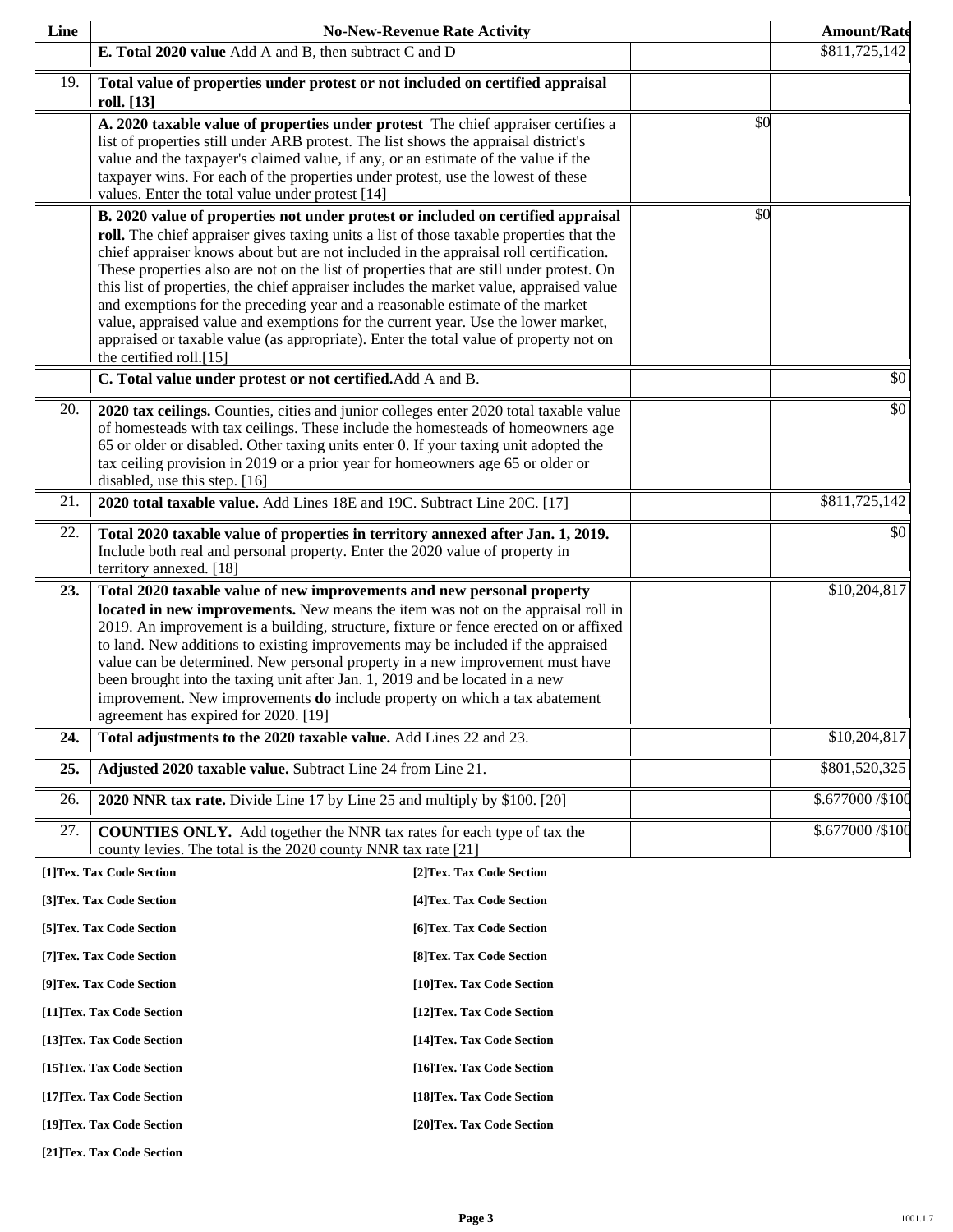# STEP 2: Voter-Approval Tax Rate

The voter-approval tax rate is the highest tax rate that a taxing unit may adopt without holding an election to seek voter approval of the rate. The voter-approval tax rate is split into two separate rates:

1. **Maintenance and Operations (M&O) Tax Rate:** The M&O portion is the tax rate that is needed to raise the same amount of taxes that the taxing unit levied in the prior year plus the applicable percentage allowed by law. This rate accounts for such things as salaries, utilities and day-to-day operations.

2. **Debt Rate:** The debt rate includes the debt service necessary to pay the taxing unit's debt payments in the coming year. This rate accounts for principal and interest on bonds and other debt secured by property tax revenue.

The voter-approval tax rate for a county is the sum of the voter-approval tax rates calculated for each type of tax the county levies. In most cases the voter-approval tax rate exceeds the no-new-revenue tax rate, but occasionally decreases in a taxing units debt service will cause the NNR tax rate to be higher than the voter-approval tax rate.

| Line | <b>Voter Approval Tax Rate Activity</b>                                                                                                                                                                                                                                                                                                                                                                                                                                                                                                                                                                                                                                        |          | <b>Amount/Rate</b> |
|------|--------------------------------------------------------------------------------------------------------------------------------------------------------------------------------------------------------------------------------------------------------------------------------------------------------------------------------------------------------------------------------------------------------------------------------------------------------------------------------------------------------------------------------------------------------------------------------------------------------------------------------------------------------------------------------|----------|--------------------|
| 28.  | 2019 M&O tax rate. Enter the 2019 M&O tax rate.                                                                                                                                                                                                                                                                                                                                                                                                                                                                                                                                                                                                                                |          | \$.639200          |
| 29.  | 2019 taxable value, adjusted for actual and potential court-ordered<br>adjustments. Enter the amount in Line 8 of the No-New-Revenue Tax Rate<br>Worksheet.                                                                                                                                                                                                                                                                                                                                                                                                                                                                                                                    |          | 847,152,276        |
| 30.  | Total 2019 M&O levy. Multiply Line 28 by Line 29 and divide by \$100                                                                                                                                                                                                                                                                                                                                                                                                                                                                                                                                                                                                           |          | 5,414,997          |
| 31.  | Adjusted 2019 levy for calculating NNR M&O rate.                                                                                                                                                                                                                                                                                                                                                                                                                                                                                                                                                                                                                               |          |                    |
|      | A. 2019 sales tax specifically to reduce property taxes. For cities, counties and<br>hospital districts, enter the amount of additional sales tax collected and spent on<br>M&O expenses in 2019, if any. Other taxing units, enter 0. Counties must exclude<br>any amount that was spent for economic development grants from the amount of<br>sales tax spent                                                                                                                                                                                                                                                                                                                |          |                    |
|      | B. M&O taxes refunded for years preceding tax year 2019. Enter the amount of<br>M&O taxes refunded in the preceding year for taxes before that year. Types of<br>refunds include court decisions, Tax Code Section 25.25(b) and (c) corrections and<br>Tax Code Section 31.11 payment errors. Do not include refunds for tax year 2019.<br>This line applies only to tax years preceding tax year 2019                                                                                                                                                                                                                                                                         | 15,806   |                    |
|      | C. 2019 taxes in TIF: Enter the amount of taxes paid into the tax increment fund<br>for a reinvestment zone as agreed by the taxing unit. If the taxing unit has no 2020<br>captured appraised value in Line 18D, enter 0                                                                                                                                                                                                                                                                                                                                                                                                                                                      | $\theta$ |                    |
|      | D. 2019 transferred function: If discontinuing all of a department, function or<br>activity and transferring it to another taxing unit by written contract, enter the<br>amount spent by the taxing unit discontinuing the function in the 12 months<br>preceding the month of this calculation. If the taxing unit did not operate this<br>function for this 12-month period, use the amount spent in the last full fiscal year in<br>which the taxing unit operated the function. The taxing unit discontinuing the<br>function will subtract this amount in E below. The taxing unit receiving the function<br>will add this amount in E below. Other taxing units enter 0. | 0        |                    |
|      | E. 2019 M&O levy adjustments. Add A and B, then subtract C. For taxing unit<br>with D, subtract if discontinuing function and add if receiving function                                                                                                                                                                                                                                                                                                                                                                                                                                                                                                                        | 15,806   |                    |
|      | F. Add Line 30 to 31E.                                                                                                                                                                                                                                                                                                                                                                                                                                                                                                                                                                                                                                                         |          | 5,430,803          |
| 32.  | Adjusted 2020 taxable value. Enter the amount in Line 25 of the No-New-<br>Revenue Tax Rate Worksheet.                                                                                                                                                                                                                                                                                                                                                                                                                                                                                                                                                                         |          | 801,520,325        |
| 33.  | 2020 NNR M&O rate (unadjusted) Divide Line 31F by Line 32 and multiply by<br>\$100.                                                                                                                                                                                                                                                                                                                                                                                                                                                                                                                                                                                            |          | 0.677562           |
| 34.  | Rate adjustment for state criminal justice mandate.                                                                                                                                                                                                                                                                                                                                                                                                                                                                                                                                                                                                                            |          |                    |
|      | A. 2020 state criminal justice mandate. Enter the amount spent by a county in the<br>previous 12 months providing for the maintenance and operation cost of keeping<br>inmates in county-paid facilities after they have been sentenced. Do not include any<br>state reimbursement received by the county for the same purpose.                                                                                                                                                                                                                                                                                                                                                | 0        |                    |
|      | <b>B. 2019 state criminal justice mandate</b> Enter the amount spent by a county in the<br>12 months prior to the previous 12 months providing for the maintenance and<br>operation cost of keeping inmates in county-paid facilities after they have been<br>sentenced. Do not include any state reimbursement received by the county for the<br>same purpose. Enter zero if this is the first time the mandate applies                                                                                                                                                                                                                                                       | $\left($ |                    |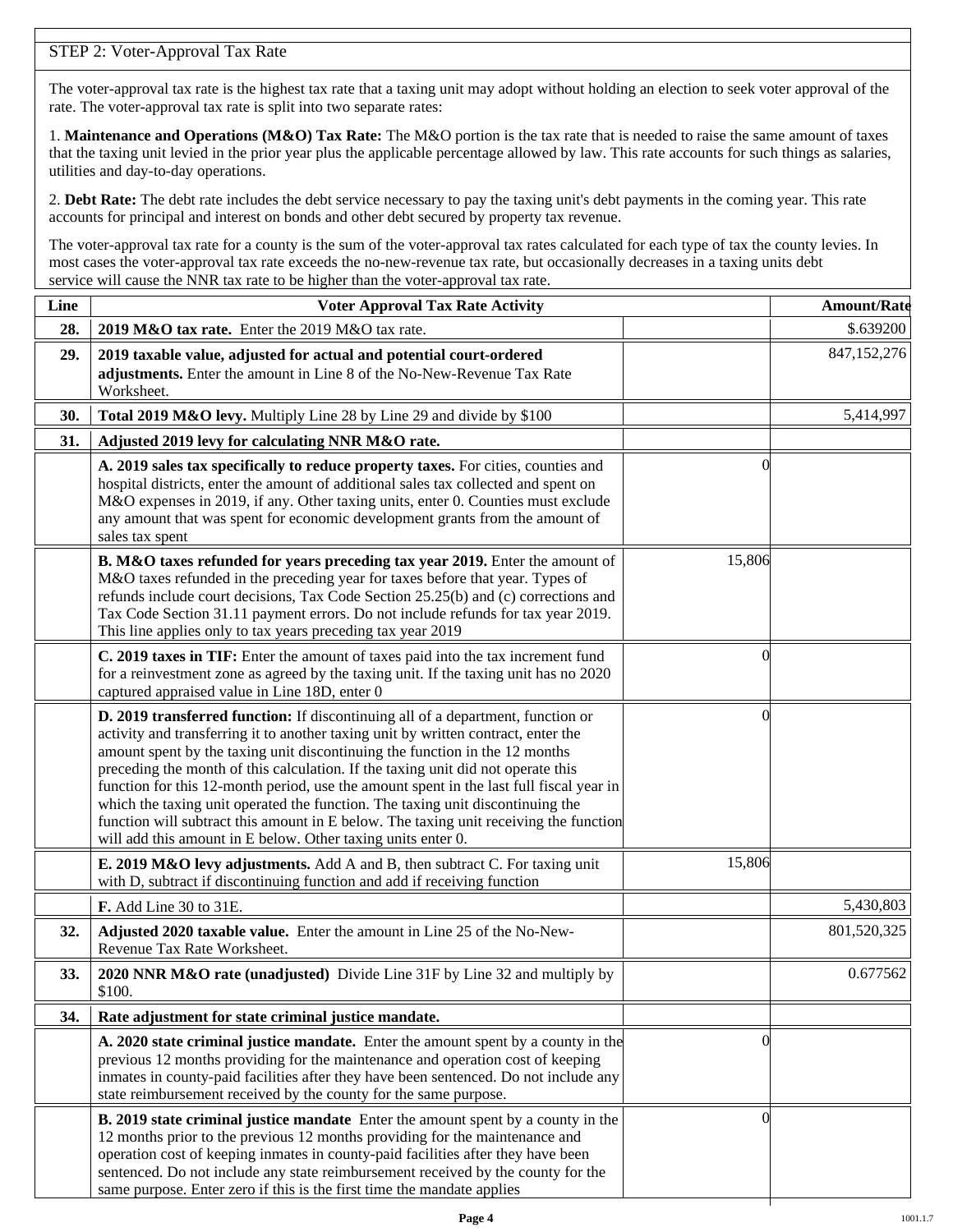| Line | <b>Voter Approval Tax Rate Activity</b>                                                                                                                                                                                                                                                                                                                                                                                                                                                                                                                                                                                                                                                                                                                                                                                                                                                                                                                                                                                                                                      |                  | <b>Amount/Rate</b> |
|------|------------------------------------------------------------------------------------------------------------------------------------------------------------------------------------------------------------------------------------------------------------------------------------------------------------------------------------------------------------------------------------------------------------------------------------------------------------------------------------------------------------------------------------------------------------------------------------------------------------------------------------------------------------------------------------------------------------------------------------------------------------------------------------------------------------------------------------------------------------------------------------------------------------------------------------------------------------------------------------------------------------------------------------------------------------------------------|------------------|--------------------|
|      | C. Subtract B from A and divide by Line 32 and multiply by \$100                                                                                                                                                                                                                                                                                                                                                                                                                                                                                                                                                                                                                                                                                                                                                                                                                                                                                                                                                                                                             | 0.000000         |                    |
|      | <b>D.</b> Enter the rate calculated in C. If not applicable, enter 0.                                                                                                                                                                                                                                                                                                                                                                                                                                                                                                                                                                                                                                                                                                                                                                                                                                                                                                                                                                                                        |                  | 0.000000           |
| 35.  | Rate adjustment for indigent health care expenditures                                                                                                                                                                                                                                                                                                                                                                                                                                                                                                                                                                                                                                                                                                                                                                                                                                                                                                                                                                                                                        |                  |                    |
|      | A. 2020 indigent health care expenditures Enter the amount paid by a taxing unit<br>providing for the maintenance and operation cost of providing indigent health care<br>for the period beginning on July 1, 2019 and ending on June 30, 2020, less any state<br>assistance received for the same purpose                                                                                                                                                                                                                                                                                                                                                                                                                                                                                                                                                                                                                                                                                                                                                                   |                  |                    |
|      | B. 2019 indigent health care expenditures Enter the amount paid by a taxing unit<br>providing for the maintenance and operation cost of providing indigent health care<br>for the period beginning on July 1, 2018 and ending on June 30, 2019, less any state<br>assistance received for the same purpose                                                                                                                                                                                                                                                                                                                                                                                                                                                                                                                                                                                                                                                                                                                                                                   | 0                |                    |
|      | C. Subtract B from A and divide by Line 32 and multiply by \$100                                                                                                                                                                                                                                                                                                                                                                                                                                                                                                                                                                                                                                                                                                                                                                                                                                                                                                                                                                                                             | 0.000000         |                    |
|      | <b>D.</b> Enter the rate calculated in C. If not applicable, enter 0.                                                                                                                                                                                                                                                                                                                                                                                                                                                                                                                                                                                                                                                                                                                                                                                                                                                                                                                                                                                                        |                  | 0.000000           |
| 36.  | Rate adjustment for county indigent defense compensation                                                                                                                                                                                                                                                                                                                                                                                                                                                                                                                                                                                                                                                                                                                                                                                                                                                                                                                                                                                                                     |                  |                    |
|      | A. 2020 indigent defense compensation expenditures Enter the amount paid by a<br>county to provide appointed counsel for indigent individuals for the period<br>beginning on July 1, 2019 and ending on June 30, 2020, less any state grants<br>received by the county for the same purpose                                                                                                                                                                                                                                                                                                                                                                                                                                                                                                                                                                                                                                                                                                                                                                                  | $\left( \right)$ |                    |
|      | B. 2019 indigent defense compensation expenditures Enter the amount paid by a<br>county to provide appointed counsel for indigent individuals for the period<br>beginning on July 1, 2018 and ending on June 30, 2019, less any state grants<br>received by the county for the same purpose                                                                                                                                                                                                                                                                                                                                                                                                                                                                                                                                                                                                                                                                                                                                                                                  | 0                |                    |
|      | C. Subtract B from A and divide by Line 32 and multiply by \$100                                                                                                                                                                                                                                                                                                                                                                                                                                                                                                                                                                                                                                                                                                                                                                                                                                                                                                                                                                                                             | 0.000000         |                    |
|      | <b>D.</b> Multiply B by 0.05 and divide by Line 32 and multiply by \$100                                                                                                                                                                                                                                                                                                                                                                                                                                                                                                                                                                                                                                                                                                                                                                                                                                                                                                                                                                                                     | 0.000000         |                    |
|      | <b>E.</b> Enter the lessor of C and D. If not applicable, enter 0.                                                                                                                                                                                                                                                                                                                                                                                                                                                                                                                                                                                                                                                                                                                                                                                                                                                                                                                                                                                                           |                  | 0.000000           |
| 37.  | Rate adjustment for county hospital expenditures.                                                                                                                                                                                                                                                                                                                                                                                                                                                                                                                                                                                                                                                                                                                                                                                                                                                                                                                                                                                                                            |                  |                    |
|      | A. 2020 eligible county hospital expenditures Enter the amount paid by the<br>county or municipality to maintain and operate an eligible county hospital for the<br>period beginning on July 1, 2019 and ending on June 30, 2020                                                                                                                                                                                                                                                                                                                                                                                                                                                                                                                                                                                                                                                                                                                                                                                                                                             | 0                |                    |
|      | <b>B. 2019 eligible county hospital expenditures</b> Enter the amount paid by the county<br>or municipality to maintain and operate an eligible county hospital for the period<br>beginning on July 1, 2018 and ending on June 30, 2019                                                                                                                                                                                                                                                                                                                                                                                                                                                                                                                                                                                                                                                                                                                                                                                                                                      | $\Omega$         |                    |
|      | C. Subtract B from A and divide by Line 32 and multiply by \$100                                                                                                                                                                                                                                                                                                                                                                                                                                                                                                                                                                                                                                                                                                                                                                                                                                                                                                                                                                                                             | 0.000000         |                    |
|      | <b>D.</b> Multiply B by 0.08 and divide by Line 32 and multiply by \$100                                                                                                                                                                                                                                                                                                                                                                                                                                                                                                                                                                                                                                                                                                                                                                                                                                                                                                                                                                                                     | 0.000000         |                    |
|      | <b>E.</b> Enter the lessor of C and D, if applicable. If not applicable, enter 0.                                                                                                                                                                                                                                                                                                                                                                                                                                                                                                                                                                                                                                                                                                                                                                                                                                                                                                                                                                                            |                  | 0.000000           |
| 38.  | Adjusted 2020 NNR M&O rate. Add Lines 33, 34D, 35D, 36E, and 37E.                                                                                                                                                                                                                                                                                                                                                                                                                                                                                                                                                                                                                                                                                                                                                                                                                                                                                                                                                                                                            |                  | 0.677562           |
| 39.  | 2020 voter-approval M&O rate. Enter the rate as calculated by the appropriate<br>scenario below.<br>Special Taxing Unit If the taxing unit qualifies as a special taxing unit, multiply<br>Line 38 by 1.08<br>-or-<br>Other Taxing Unit If the taxing unit does not qualify as a special taxing unit,<br>multiply Line 38 by 1.035.<br>-or-<br><b>Taxing unit affected by disaster declaration</b> If the taxing unit is located in an area<br>declared as disater area, the governing body may direct the person calculating the<br>voter-approval rate to calculate in the manner provided for a special taxing unit.<br>The taxing unit shall continue to calculate the voter-approval rate in this manner<br>until the earlier of 1) the second year in which total taxable value on the certified<br>appraisal roll exceeds the total taxable value of the tax year in which the disaster<br>occurred, and 2) the third tax year after the tax year in which the disaster occurred.<br>If the taxing unit qualifies under this scenario, multiply Line 38 by 1.08. [27] |                  | 0.701276           |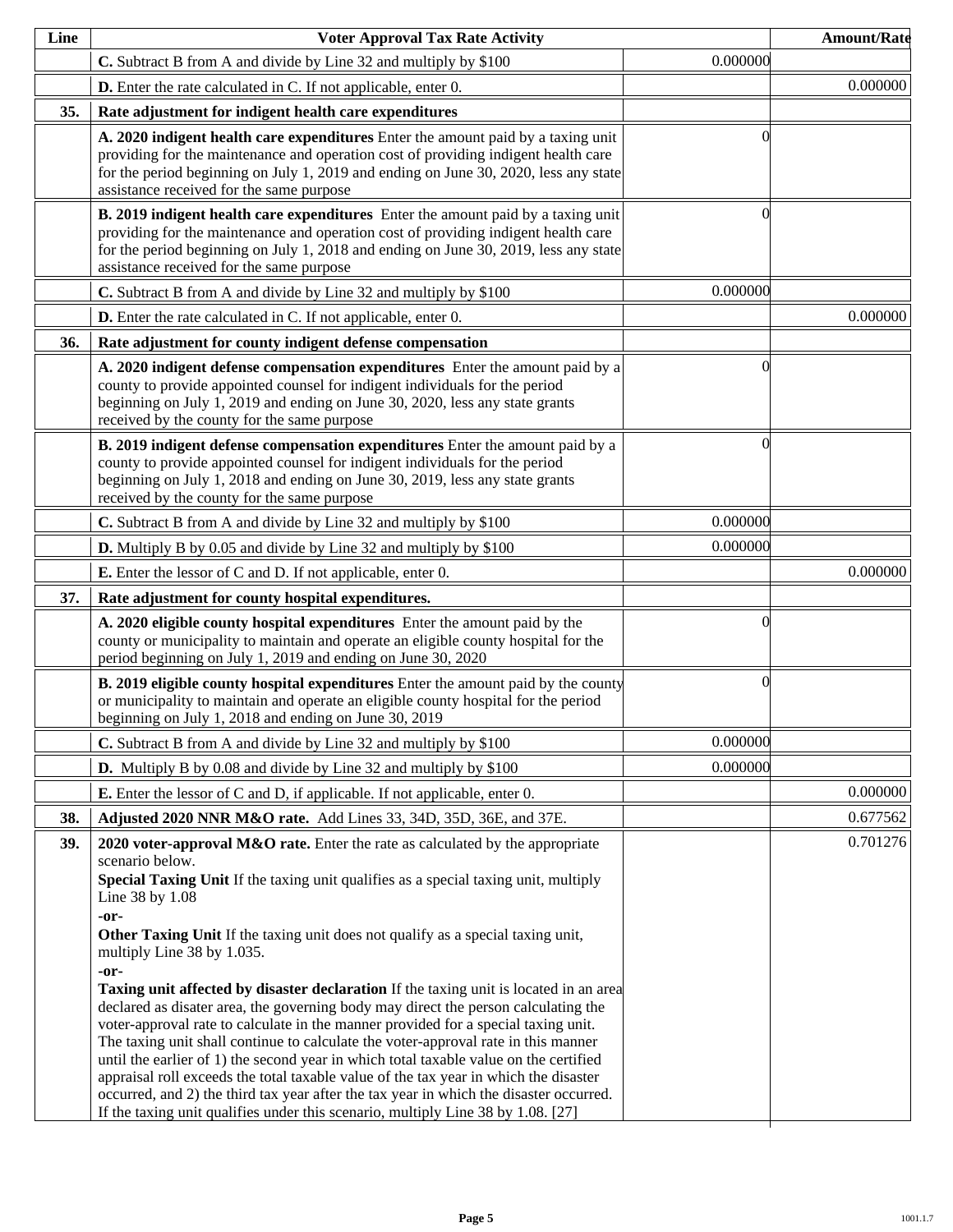| Line | <b>Voter Approval Tax Rate Activity</b>                                                                                                                                                                                                                                                                                                                                             |          | <b>Amount/Rate</b> |
|------|-------------------------------------------------------------------------------------------------------------------------------------------------------------------------------------------------------------------------------------------------------------------------------------------------------------------------------------------------------------------------------------|----------|--------------------|
| 40.  | Total 2020 debt to be paid with property taxes and additional sales tax<br>revenue. Debt means the interest and principal that will be paid on debts that:<br>(1) are paid by property taxes,<br>(2) are secured by property taxes,<br>(3) are scheduled for payment over a period longer than one year, and<br>(4) are not classified in the taxing unit's budget as M&O expenses. |          |                    |
|      | A. Debt also includes contractual payments to other taxing units that have incurred<br>debts on behalf of this taxing unit, if those debts meet the four conditions above.<br>Include only amounts that will be paid from property tax revenue. Do not include<br>appraisal district budget payments.<br>Enter debt amount                                                          |          |                    |
|      | B. Subtract unencumbered fund amount used to reduce total debt.                                                                                                                                                                                                                                                                                                                     | $\Omega$ |                    |
|      | C. Subtract certified amount spent from sales tax to reduce debt(enter zero if<br>none)                                                                                                                                                                                                                                                                                             |          |                    |
|      | D. Subtract amount paid from other resources                                                                                                                                                                                                                                                                                                                                        | 0        |                    |
|      | E. Adjusted debt Subtract B, C and D from A                                                                                                                                                                                                                                                                                                                                         |          | $\boldsymbol{0}$   |
| 41.  | Certified 2019 excess debt collections Enter the amount certified by the collector.                                                                                                                                                                                                                                                                                                 |          | $\boldsymbol{0}$   |
| 42.  | Adjusted 2020 debt Subtract Line 41 from Line 40E                                                                                                                                                                                                                                                                                                                                   |          | $\overline{0}$     |
| 43.  | 2020 anticipated collection rate.                                                                                                                                                                                                                                                                                                                                                   |          |                    |
|      | A. Enter the 2020 anticipated collection rate certified by the collector                                                                                                                                                                                                                                                                                                            | 92.00    |                    |
|      | B. Enter the 2019 actual collection rate                                                                                                                                                                                                                                                                                                                                            | 92.00    |                    |
|      | C. Enter the 2018 actual collection rate                                                                                                                                                                                                                                                                                                                                            | 92.00    |                    |
|      | D. Enter the 2017 actual collection rate                                                                                                                                                                                                                                                                                                                                            | 92.00    |                    |
|      | <b>E.</b> If the anticipated collection rate in A is lower than actual collection rates in B, C<br>and D, enter the lowest collection rate from B, C and D. If the anticipated rate in A<br>is higher than at least one of the rates in the prior three years, enter the rate from A.<br>Note that the rate can be greater than 100%.                                               |          | 92.00              |
| 44.  | 2020 debt adjusted for collections. Divide Line 42 by Line 43E.                                                                                                                                                                                                                                                                                                                     |          | $\overline{0}$     |
| 45.  | 2020 total taxable value. Enter the amount on Line 21 of the No-New-Revenue<br>Tax Rate Worksheet.                                                                                                                                                                                                                                                                                  |          | 811,725,142        |
| 46.  | 2020 debt rate Divide Line 44 by Line 45 and multiply by \$100.                                                                                                                                                                                                                                                                                                                     |          | 0.000000           |
| 47.  | 2020 voter-approval tax rate. Add Line 39 and 46.                                                                                                                                                                                                                                                                                                                                   |          | 0.701276           |
| 48.  | <b>COUNTIES ONLY.</b> Add together the voter-approval tax rate for each type of tax<br>the county levies. The total is the 2020 county voter-approval tax rate.                                                                                                                                                                                                                     |          | 0.701276           |
|      | STEP 3 NNR Tax Rate and Voter-Approval Tax Rate Adjustments for Additional Sales tAx to Reduce Property Taxes                                                                                                                                                                                                                                                                       |          |                    |

Cities, counties and hospital districts may levy a sales tax specifically to reduce property taxes. Local voters by election must approve imposing or abolishing the additional sales tax. If approved, the taxing unit must reduce its NNR and voter-approval tax rates to offset the expected sales tax revenue.

This section should only be completed by a county, city or hospital district that is required to adjust its NNR tax rate and/or voterapproval tax rate because it adopted the additional sales tax.

| Line | <b>Additional Sales and Use Tax Worksheet</b>                                                                                                                                                                                                                                                                                                                                                                                                                                                                                                               | <b>Amount/Rate</b> |
|------|-------------------------------------------------------------------------------------------------------------------------------------------------------------------------------------------------------------------------------------------------------------------------------------------------------------------------------------------------------------------------------------------------------------------------------------------------------------------------------------------------------------------------------------------------------------|--------------------|
| 49.  | <b>Taxable sales.</b> For taxing units that adopted the sales tax in November 2019 or May<br>2020, enter the Comptroller's estimate of taxable sales for the previous four<br>quarters. Estimates of taxable sales may be obtained through the Comptroller's<br>Allocation Historical Summary webpage. Taxing units that adopted the sales tax<br>before November 2019, skip this line.                                                                                                                                                                     | 0                  |
| 50.  | <b>Estimated sales tax revenue.</b> Counties exclude any amount that is or will be spent<br>for economic development grants from the amount of estimated sales tax revenue.<br>Taxing units that adopted the sales tax in November 2019 or in May 2020.<br>Multiply the amount on Line 49 by the sales tax rate (.01, .005 or .0025, as<br>applicable) and multiply the result by .95[34]<br>$-0r-$<br>Taxing units that adopted the sales tax before November 2019. Enter the sales<br>tax revenue for the previous four quarters. Do not multiply by .95. | 0                  |

**[37]Tex. Tax Code Section [38]Tex. Tax Code Section**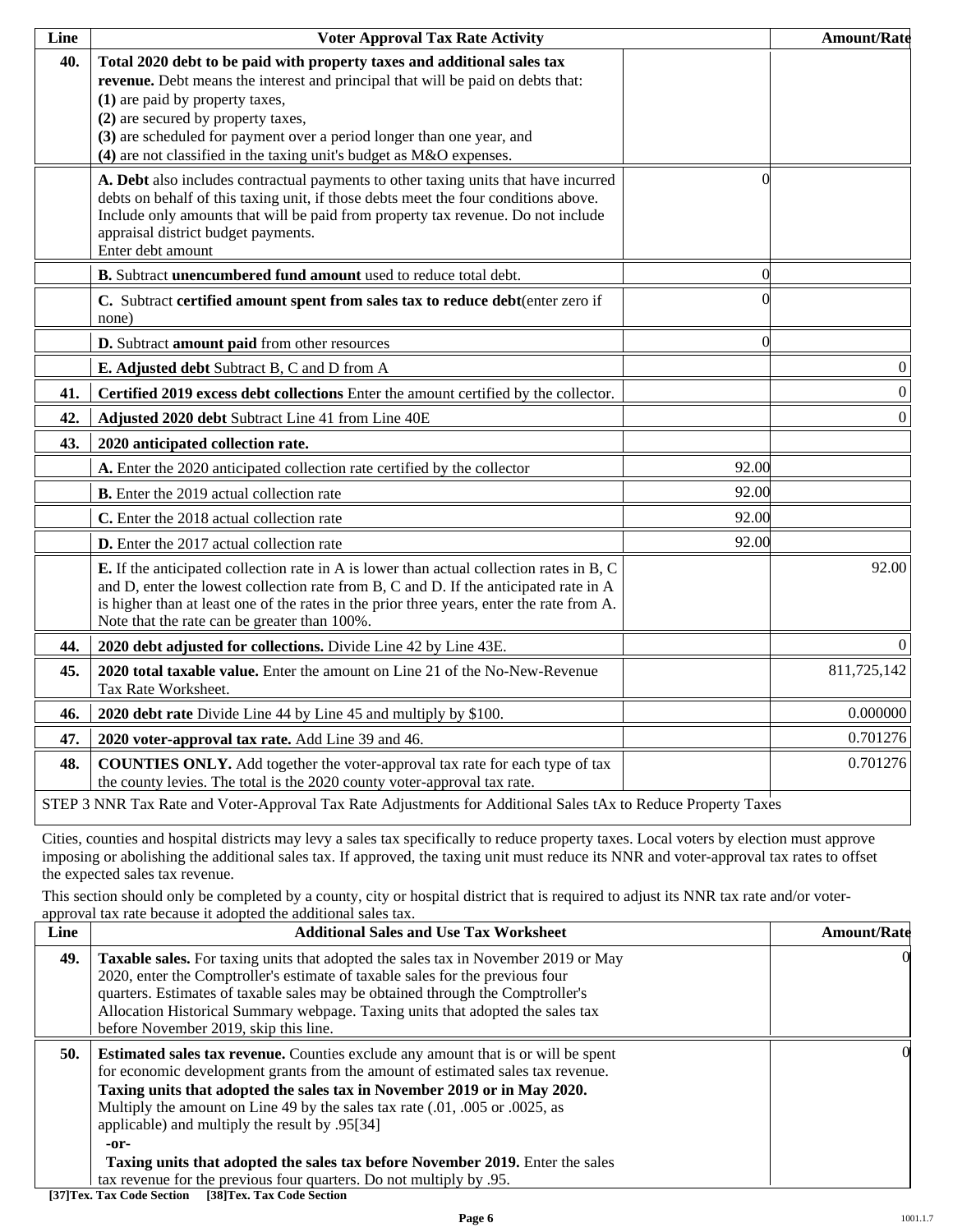| Line | <b>Additional Sales and Use Tax Worksheet</b>                                                                                                                                                                                             | <b>Amount/Rate</b> |
|------|-------------------------------------------------------------------------------------------------------------------------------------------------------------------------------------------------------------------------------------------|--------------------|
| 51.  | <b>2020 total taxable value.</b> Enter the amount from Line 21 of the <i>No-New-Revenue</i><br>Tax Rate Worksheet                                                                                                                         | 811,725,142        |
| 52.  | Sales tax adjustment rate. Divide Line 50 by Line 51 and multiply by \$100.                                                                                                                                                               | 0.000000           |
| 53.  | 2020 NNR tax rate, unadjusted for sales tax.[35] Enter the rate from Line 26 or<br>27, as applicable, on the No-New-Revenue Tax Rate Worksheet.                                                                                           | \$.677000          |
| 54.  | 2020 NNR tax rate, adjusted for sales tax.<br>Taxing units that adopted the sales tax in November 2019 or in May 2020.<br>Subtract Line 52 from Line 53. Skip to Line 55 if you adopted the additional sales<br>tax before November 2019. | \$.677000          |
| 55.  | 2020 voter-approval tax rate, unadjusted for sales tax. [36] Enter the rate from<br>Line 47 or Line 48 as applicable, of the Voter-Approval Tax Rate Worksheet                                                                            | 0.701276           |
| 56.  | 2020 voter-approval tax rate, adjusted for sales tax.<br><b>Subtract Line 52 from Line 55.</b>                                                                                                                                            | 0.701276           |
|      | STEP 4: Additional Rollback Protection for Pollution Control                                                                                                                                                                              |                    |

A taxing unit may raise its rate for M&O funds used to pay for a facility, device or method for the control of air, water or land pollution. This includes any land, structure, building, installation, excavation, machinery, equipment or device that is used, constructed, acquired or installed wholly or partly to meet or exceed pollution control requirements. The taxing units expenses are those necessary to meet the requirements of a permit issued by the Texas Commission on Environmental Quality (TCEQ). The taxing unit must provide the tax assessor with a copy of the TCEQ letter of determination that states the portion of the cost of the installation for pollution control.

This section should only by completed by a taxing unit that uses M&O funds to pay for a facility, device or method for the control of air, water or land pollution.

| Line | <b>Activity</b>                                                                                                                                                                                                                                 | <b>Amount/Rate</b> |
|------|-------------------------------------------------------------------------------------------------------------------------------------------------------------------------------------------------------------------------------------------------|--------------------|
| 57.  | Certified expenses from the Texas Commission on Environmental Quality (TCEQ).[6] Enter the<br>amount certified in the determination letter from TCEQ. The taxing unit shall provide its tax assessor<br>collector with a copy of the letter.[7] | \$0                |
| 58.  | <b>2020 total taxable value.</b> Enter the amount from Line 21 of the No-New-Revenue Tax Rate Worksheet                                                                                                                                         | \$811,725,142      |
| 59.  | <b>Additional rate for pollution control.</b> Divide Line 57 by Line 58 and multiply by \$100.                                                                                                                                                  | 0.000000           |
| 60.  | 2020 voter-approval tax rate, adjusted for pollution control. Add Line 59 to one of the following lines<br>(as applicable): Line 47, Line 48 (counties) or Line 56 (taxing units with the additional sales tax).                                | 0.701276           |
|      | [37] Tex. Tax Code Section<br>[38]Tex. Tax Code Section                                                                                                                                                                                         |                    |